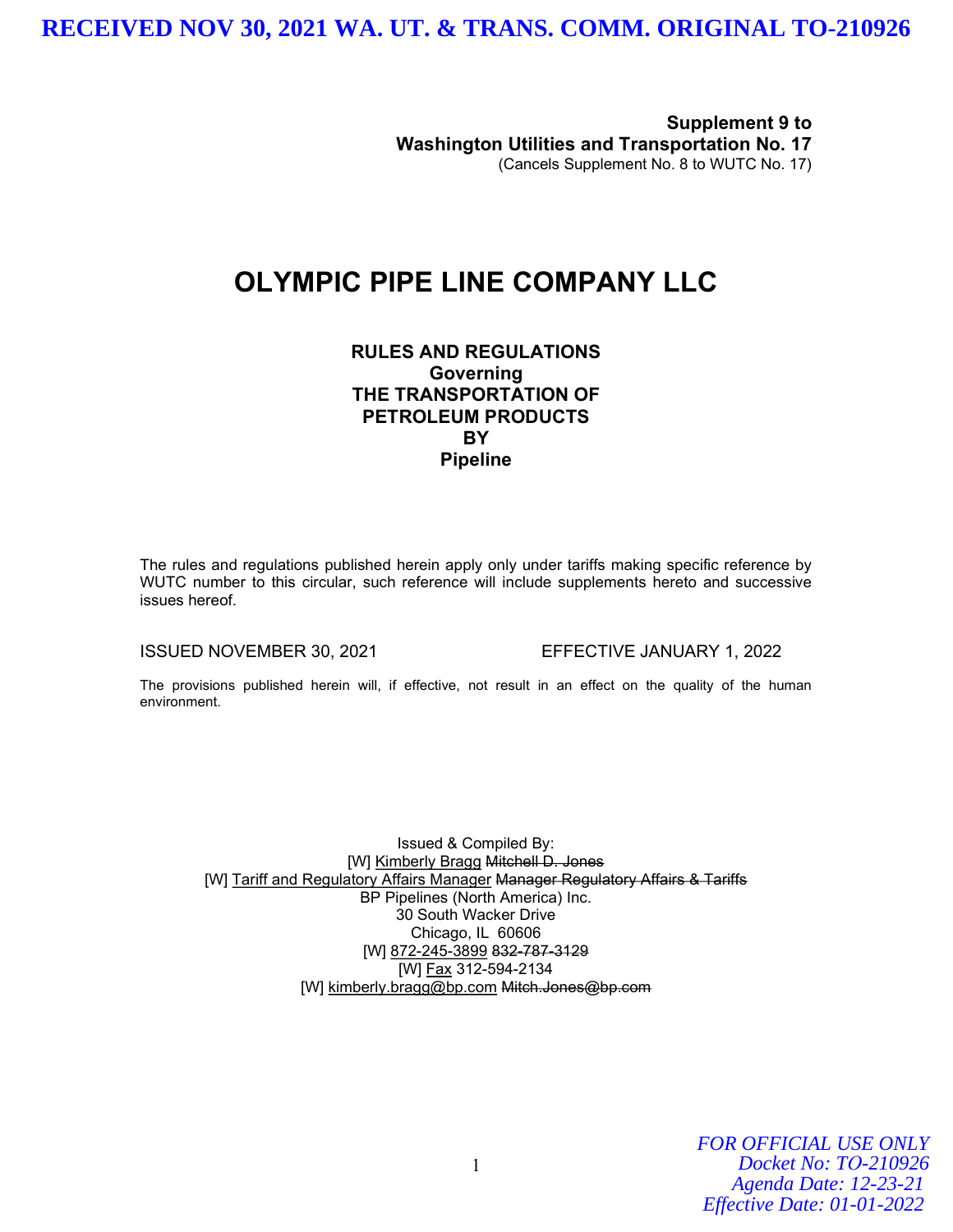#### TABLE OF CONTENTS

| <b>SUBJECT</b>                                       | RULE NO.       | PAGE NO. |
|------------------------------------------------------|----------------|----------|
|                                                      |                |          |
|                                                      |                |          |
|                                                      |                |          |
|                                                      | $\overline{4}$ |          |
|                                                      |                |          |
|                                                      |                |          |
|                                                      |                |          |
|                                                      |                | 5        |
| Origin and Destination Facilities and Disposition of |                |          |
|                                                      | 9              | 5        |
|                                                      | 10             |          |
|                                                      | 11             |          |
|                                                      | 12             |          |
|                                                      | - 13           |          |
|                                                      | 14             |          |
|                                                      | 15             |          |
|                                                      | 17             |          |
|                                                      | 18             |          |
|                                                      |                |          |

*FOR OFFICIAL USE ONLY Docket No: TO-210926 Agenda Date: 12-23-21 Effective Date: 01-01-2022*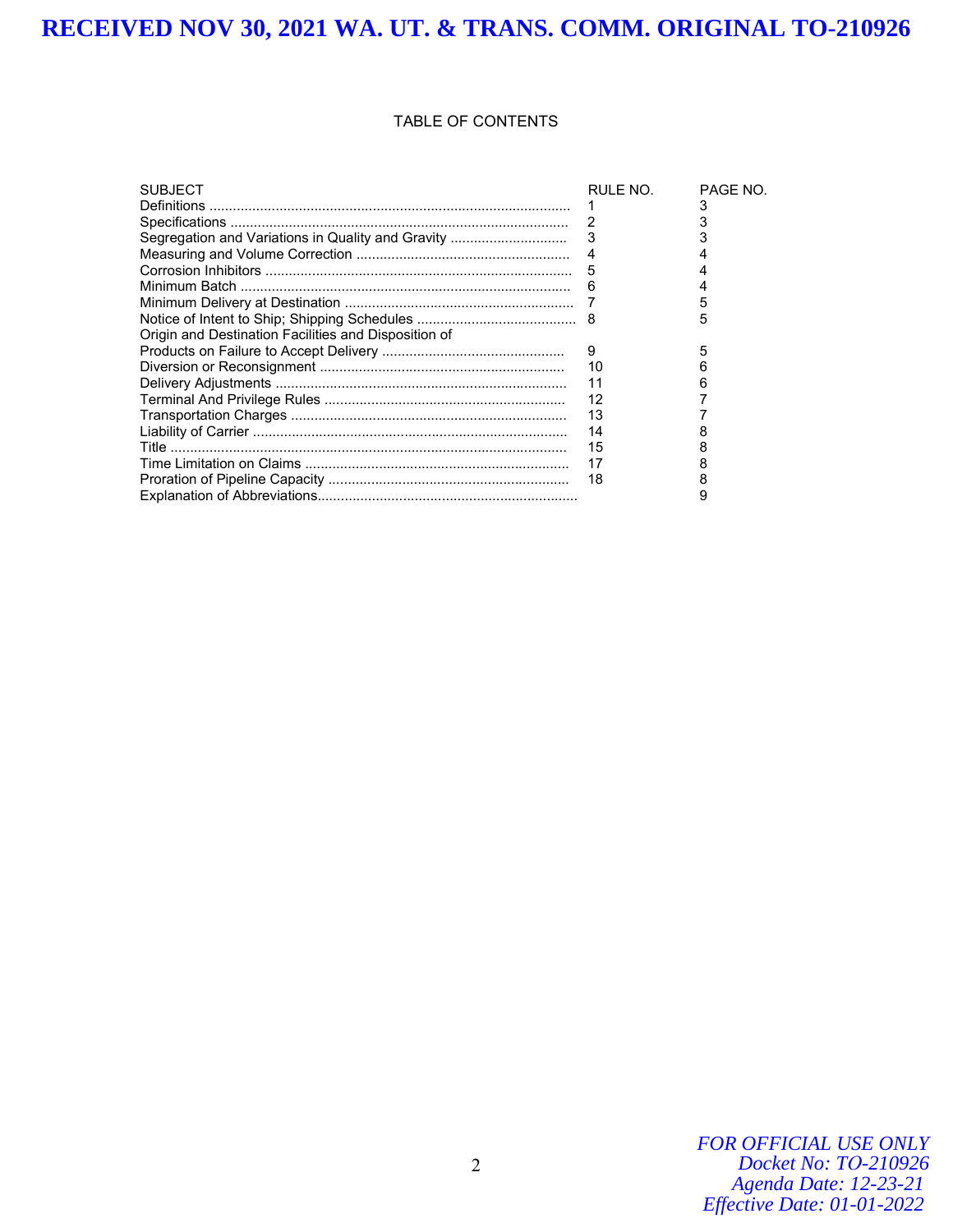| Rule No. | <b>SUBJECT</b>                                                                             | <b>RULES AND REGULATIONS</b>                                                                                                                                                                                                                                                                                                                                                                                                                                                                                                                                                                                                                                                                                                                                                                                                                                                                                                                                                                                                                                                                                                                                                                                                                                                                                                                                                                                                                                                                                                                                                                                                                                                                                                                                                              |
|----------|--------------------------------------------------------------------------------------------|-------------------------------------------------------------------------------------------------------------------------------------------------------------------------------------------------------------------------------------------------------------------------------------------------------------------------------------------------------------------------------------------------------------------------------------------------------------------------------------------------------------------------------------------------------------------------------------------------------------------------------------------------------------------------------------------------------------------------------------------------------------------------------------------------------------------------------------------------------------------------------------------------------------------------------------------------------------------------------------------------------------------------------------------------------------------------------------------------------------------------------------------------------------------------------------------------------------------------------------------------------------------------------------------------------------------------------------------------------------------------------------------------------------------------------------------------------------------------------------------------------------------------------------------------------------------------------------------------------------------------------------------------------------------------------------------------------------------------------------------------------------------------------------------|
| 1        | <b>DEFINITIONS</b>                                                                         | As used in these rules and regulations, the following terms have the<br>following meanings:<br>"Accounting Batch" means a batch identifiable as the property of a single<br>Shipper. It is at least a portion if not all of an operational batch.<br>"ASTM Color" means color determined by the ASTM standard method of<br>test ASTM Designation D-1500 or latest revision thereof.<br>"Barrel" means 42 United States gallons at 60 degrees Fahrenheit and<br>zero psi gauge.<br>"Batch" means a quantity of petroleum product of like characteristics<br>moved through the pipeline as an identifiable unit. It is either an<br>accounting batch or operations batch.<br>"Carrier" means Olympic Pipe Line Company LLC and other pipelines<br>participating herein, if any.<br>"Consignee" means the party to whom a Shipper has ordered the<br>delivery of petroleum products.<br>"F.E.R.C." means Federal Energy Regulatory Commission.<br>"Final Delivery" means a delivery of a batch or the remainder thereof so<br>that the batch is completely removed from the pipeline and held in either<br>Carrier's tankage or consignee's facilities.<br>"Operational Batch" means a batch of petroleum product meeting<br>Carrier's specifications that may be commingled with other batches of<br>petroleum product meeting the same specifications.<br>"Petroleum Products" means gasolines and petroleum oil distillates as<br>further described in Rule 2.<br>"Segregated Batch" means a batch identifiable as the property of a<br>single Shipper, and moved through the pipeline so as to maintain this<br>singular identity and ownership.<br>"Shipper" means the party who contracts with the Carrier for<br>transportation of petroleum products under the terms of this tariff. |
| 2        | <b>SPECIFICATIONS</b>                                                                      | (a) Petroleum products will not be accepted for transportation hereunder<br>unless such products are free from water and other impurities; have a<br>color not darker than No. 3 ASTM (except that gasolines to which<br>artificial coloring has been added will be accepted for transportation<br>regardless of color); have a vapor pressure not more than 15 pounds<br>absolute at 100 degrees Fahrenheit; and have an API gravity at 60<br>degrees Fahrenheit not less than 29 API degrees and not more than 72<br>API degrees and a viscosity not more than 40 Seconds Saybolt<br>Universal at 100 degrees Fahrenheit which is equivalent to 4.87<br>centistokes at 100 degrees Fahrenheit and its equivalent of kinematic<br>viscosity, $mm^2/s$ .<br>(b) Carrier requires the Shipper to furnish certified laboratory report for<br>each tank offered showing the results of each test as defined in the<br>Olympic Pipe Line Specification Manual. Carrier may, but shall not be<br>required to, sample and/or test any operational batch prior to<br>acceptance, or during receipt of operational batch. In the event of<br>variance between said certificate and Carrier's test, Carrier's test shall<br>prevail.                                                                                                                                                                                                                                                                                                                                                                                                                                                                                                                                                               |
| 3        | <b>SEGREGATION</b><br>AND.<br><b>VARIATIONS IN</b><br><b>QUALITY AND</b><br><b>GRAVITY</b> | (a) Carrier shall not be liable for variation in gravity or quality of<br>petroleum products occurring while in its custody, resulting from normal<br>pipeline operations, and is under no obligation to deliver the identical<br>petroleum products received, nor will Carrier be obligated to deliver<br>products in time to meet a specific market.                                                                                                                                                                                                                                                                                                                                                                                                                                                                                                                                                                                                                                                                                                                                                                                                                                                                                                                                                                                                                                                                                                                                                                                                                                                                                                                                                                                                                                    |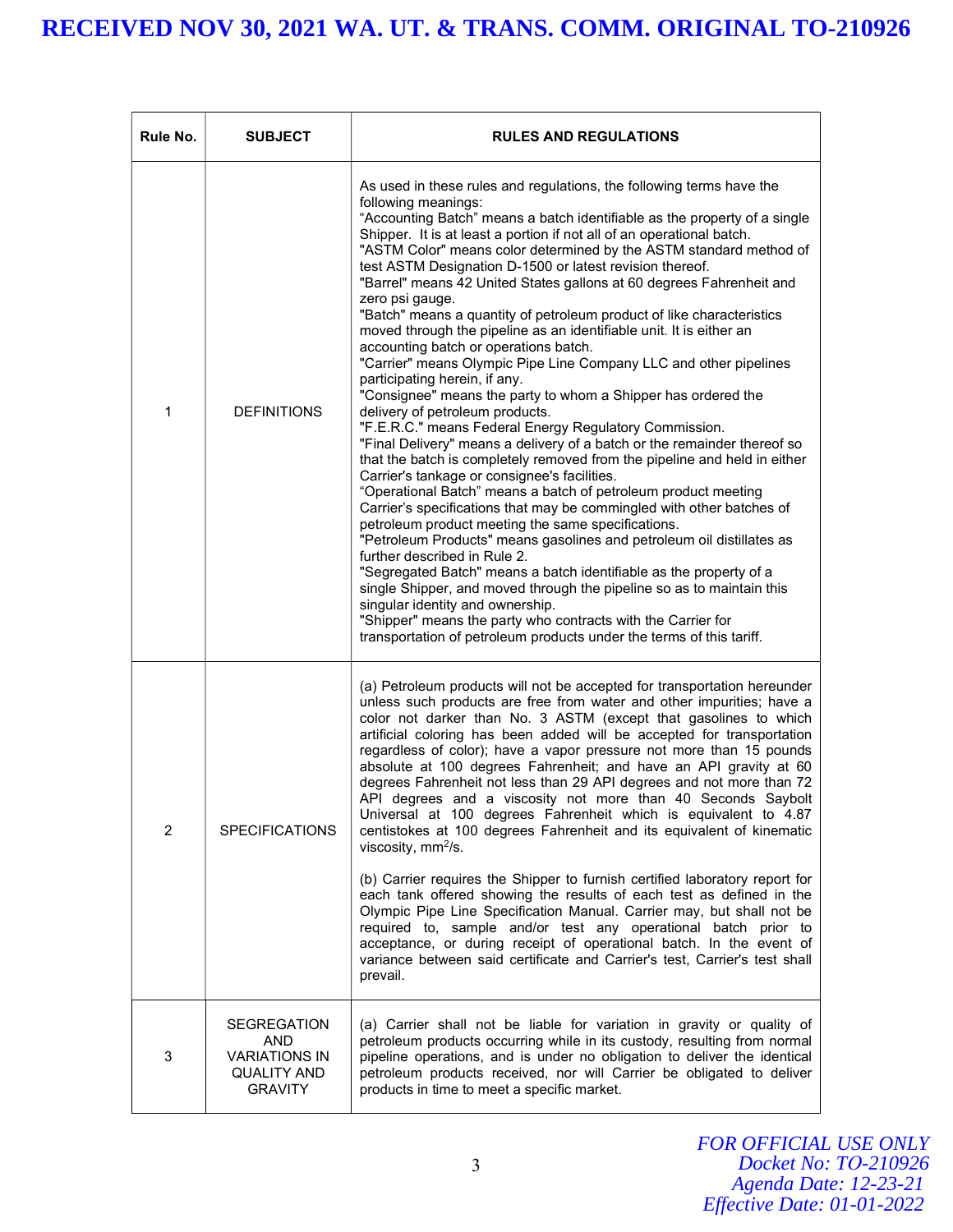| 3 | <b>SEGREGATION</b><br><b>AND</b><br><b>VARIATIONS IN</b><br><b>QUALITY AND</b><br><b>GRAVITY</b><br>(Cont.) | (b) Carrier has the right to recover any and all costs from a Shipper if a<br>product Carrier has lifted does not meet the pipeline specifications in<br>Rule 2 or does not meet quality requirements and has resulted in a<br>pipeline shutdown or complication resulting from contaminated product.<br>(c) Subject to the foregoing, Carrier will, on a segregated batch, to the<br>extent permitted by Carrier's facilities, endeavor to make delivery of<br>substantially the same petroleum products at destinations; however, it<br>being impractical to maintain absolute identity of each shipment of<br>petroleum products, reasonable substitution of barrelage of substantially<br>the same specification of petroleum product will be permitted.                                                                                                                                                                                                                                                                                                                                                                                                                                                                                                                                                                                                                    |
|---|-------------------------------------------------------------------------------------------------------------|---------------------------------------------------------------------------------------------------------------------------------------------------------------------------------------------------------------------------------------------------------------------------------------------------------------------------------------------------------------------------------------------------------------------------------------------------------------------------------------------------------------------------------------------------------------------------------------------------------------------------------------------------------------------------------------------------------------------------------------------------------------------------------------------------------------------------------------------------------------------------------------------------------------------------------------------------------------------------------------------------------------------------------------------------------------------------------------------------------------------------------------------------------------------------------------------------------------------------------------------------------------------------------------------------------------------------------------------------------------------------------|
| 4 | <b>MEASURING AND</b><br><b>VOLUME</b><br><b>CORRECTION</b>                                                  | (a) Quantities at origin and destination shall be determined by custody<br>grade meters or tank gauges using applicable API standards and<br>methods or latest revision thereof. Volume shall be corrected from<br>observed temperature and pressure to a temperature of 60 degrees<br>Fahrenheit and a pressure of 0 (zero) PSIG by use of API Chapter 11.1<br>or latest revision thereof. Full deductions will be made for all water and<br>other impurities in products received or delivered. Shippers or<br>consignees shall have the privilege of being present or represented at<br>the times of measuring and testing.<br>(b) Petroleum quantities transported may be adjusted to allow for<br>inherent losses, including but not limited to shrinkage, evaporation,<br>interface losses and normal "over and short" losses. A deduction based<br>on losses will be made to cover evaporation, interface losses, and other<br>normal losses during transportation. The adjustments for losses or gains<br>will be allocated among the Shippers in the proportion that the total<br>number of Barrels delivered out of the system for each Shipper bears to<br>the total number of Barrels delivered out of the system for all Shippers.<br>(c) The net quantities as determined under paragraphs (a) and (b) of this<br>item will be the amounts accountable at origin. |
| 5 | <b>CORROSION</b><br><b>INHIBITORS</b>                                                                       | All grades of gasoline and diesel fuel shipped via Carrier must meet a B+<br>rating at origin using the NACE TM0172-2001 test method or latest<br>Shipper must obtain Carrier approval of any chemical or<br>revision.<br>inhibitor used to satisfy this standard. Carrier may monitor by testing.<br>Carrier may require Shipper to evaluate Shipper's chemical or inhibitor<br>program if any Carrier rules and regulations are not met.                                                                                                                                                                                                                                                                                                                                                                                                                                                                                                                                                                                                                                                                                                                                                                                                                                                                                                                                      |
| 6 | <b>MINIMUM</b><br><b>BATCH</b>                                                                              | (a) The minimum quantity of petroleum product which will be accepted,<br>at point of origin by the Carrier from one Shipper, as an accounting<br>batch, shall be 10,000 barrels except that Carrier shall have the option to<br>move smaller batches when, in the opinion of the Carrier, the movement<br>of smaller batches is necessary to achieve maximum utilization of its<br>system between origin and destination.<br>(b) The minimum quantity of petroleum product which will be accepted,<br>at point of origin by the Carrier from one Shipper, for participation in an<br>operational batch shall be 10,000 barrels; except that Carrier shall have<br>the option to move smaller batches when, in the opinion of the Carrier,<br>the movement of smaller batches is necessary to achieve maximum<br>utilization of its system between origin and destination.                                                                                                                                                                                                                                                                                                                                                                                                                                                                                                       |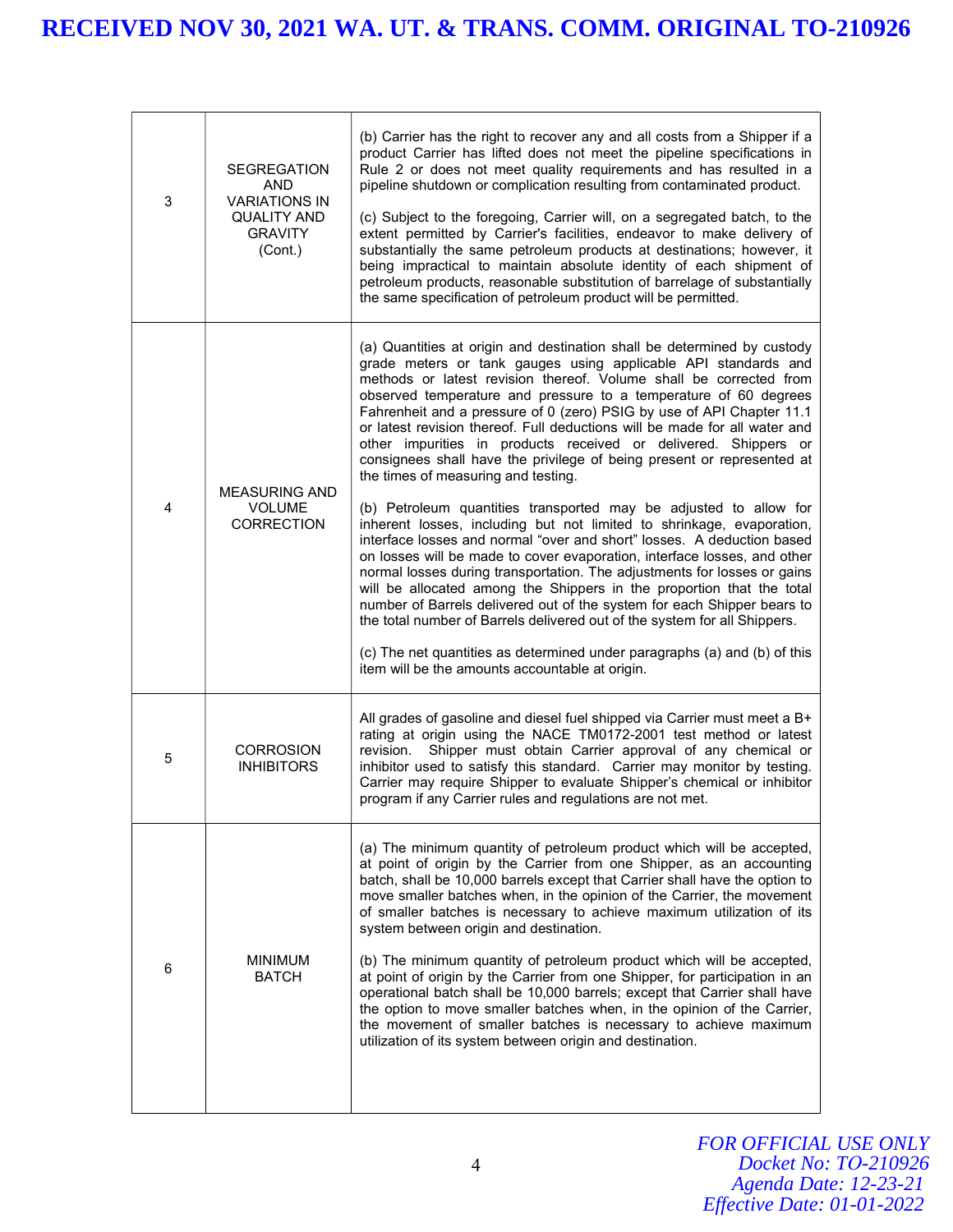| 7 | <b>MINIMUM</b><br><b>DELIVERY</b><br>AT<br><b>DESTINATION</b>                                                                                                     | (a) Deliveries from the main line shall be made in quantities of not less<br>than 5,000 barrels to Renton, Seattle, and Sea-Tac Delivery Facilities;<br>3,000 barrels to Tacoma; and 4,000 barrels to Vancouver, Delivery<br>Facilities. Carrier reserves the right to modify the size of these deliveries<br>in order to accommodate operational needs.<br>(b) A batch contained in the main line shall not be reduced in quantity<br>below 4,000 barrels prior to final delivery. Requests to make final<br>delivery of batches at main line terminals intermediate to Portland shall<br>be granted provided the Carrier can make such final delivery without<br>adversely affecting the reasonable operation of Carrier's facilities.                                                                                                                                                                                                                                                                                                                                                                                                                                                                                                                                                                                                                                                                                                                                                                                                                                                                          |
|---|-------------------------------------------------------------------------------------------------------------------------------------------------------------------|-------------------------------------------------------------------------------------------------------------------------------------------------------------------------------------------------------------------------------------------------------------------------------------------------------------------------------------------------------------------------------------------------------------------------------------------------------------------------------------------------------------------------------------------------------------------------------------------------------------------------------------------------------------------------------------------------------------------------------------------------------------------------------------------------------------------------------------------------------------------------------------------------------------------------------------------------------------------------------------------------------------------------------------------------------------------------------------------------------------------------------------------------------------------------------------------------------------------------------------------------------------------------------------------------------------------------------------------------------------------------------------------------------------------------------------------------------------------------------------------------------------------------------------------------------------------------------------------------------------------|
| 8 | NOTICE OF<br><b>INTENT TO SHIP;</b><br><b>SHIPPING</b><br><b>SCHEDULES</b>                                                                                        | (a) Carrier shall furnish guidelines to each Shipper indicating when the<br>Shipper must give written notice to the Carrier of intent to ship petroleum<br>products within the cycle periods assigned to specific calendar dates.<br>Unless such notification is made, the Carrier shall be under no obligation<br>to accept petroleum products from a Shipper.<br>(b) Carrier will prepare and furnish to each Shipper schedules showing<br>the estimated time that each shipment will be received for transportation<br>at origin points and the estimated time of arrival at destinations. Such<br>schedules may be modified from time to time to the extent reasonably<br>desirable to facilitate the efficient and economical use and operation of<br>Carrier's facilities and to reasonably accommodate Shipper's needs for<br>transportation. Carrier will furnish such revised schedules when issued to<br>Shipper as appropriate.<br>(c) Shipper shall have each operational batch available in tankage<br>connected to Carrier's origin stations at least eight hours before the<br>scheduled time for receipt by Carrier. When a product is not available in<br>tankage within the time limits as aforesaid, acceptance of said product<br>will be at the discretion of the Carrier; however, the Carrier will endeavor<br>to accept same so long as such acceptance does not adversely impact<br>operation of Carrier's facilities.                                                                                                                                                                   |
| 9 | <b>ORIGIN AND</b><br><b>DESTINATION</b><br><b>FACILITIES AND</b><br><b>DISPOSITION OF</b><br>PRODUCTS ON<br><b>FAILURE TO</b><br><b>ACCEPT</b><br><b>DELIVERY</b> | (a) Shipper shall furnish facilities to deliver petroleum products to the<br>Carrier's manifold at origin stations at a pumping rate equal to Carrier's<br>full line pumping rate, or injection rate if applicable, and at a minimum<br>pressure of 30 psi gauge. Carrier will provide current information<br>regarding maximum full line pumping rates upon request. Since full line<br>pumping rate is subject to change, Carrier will provide notification to<br>Shippers in the event that planned system modifications cause increased<br>full line pumping rate revisions. Any Shipper that is inactive to the<br>Carrier for at least six months must provide the Carrier (30) thirty days<br>written notice before an accounting batch can be made.<br>(b) Shipper or Consignee shall furnish adequate tankage at delivery<br>points to handle scheduled volumes at specified delivery rates, and<br>adequate sized tank lines so that the maximum back pressure at the<br>terminus of Carrier's facilities shall not exceed 50 PSIG at the point of<br>ownership change from the pipeline to the terminal. Carrier will provide<br>current information regarding maximum full line pumping rates upon<br>request. Since full line pumping rate is subject to change, Carrier will<br>provide notification to Shippers and Terminals in the event that planned<br>system modifications cause increased full line pumping rates.<br>Any<br>terminal that is inactive to the pipeline for at least six months must<br>provide the pipeline thirty days written notice before a shipment can be<br>received. |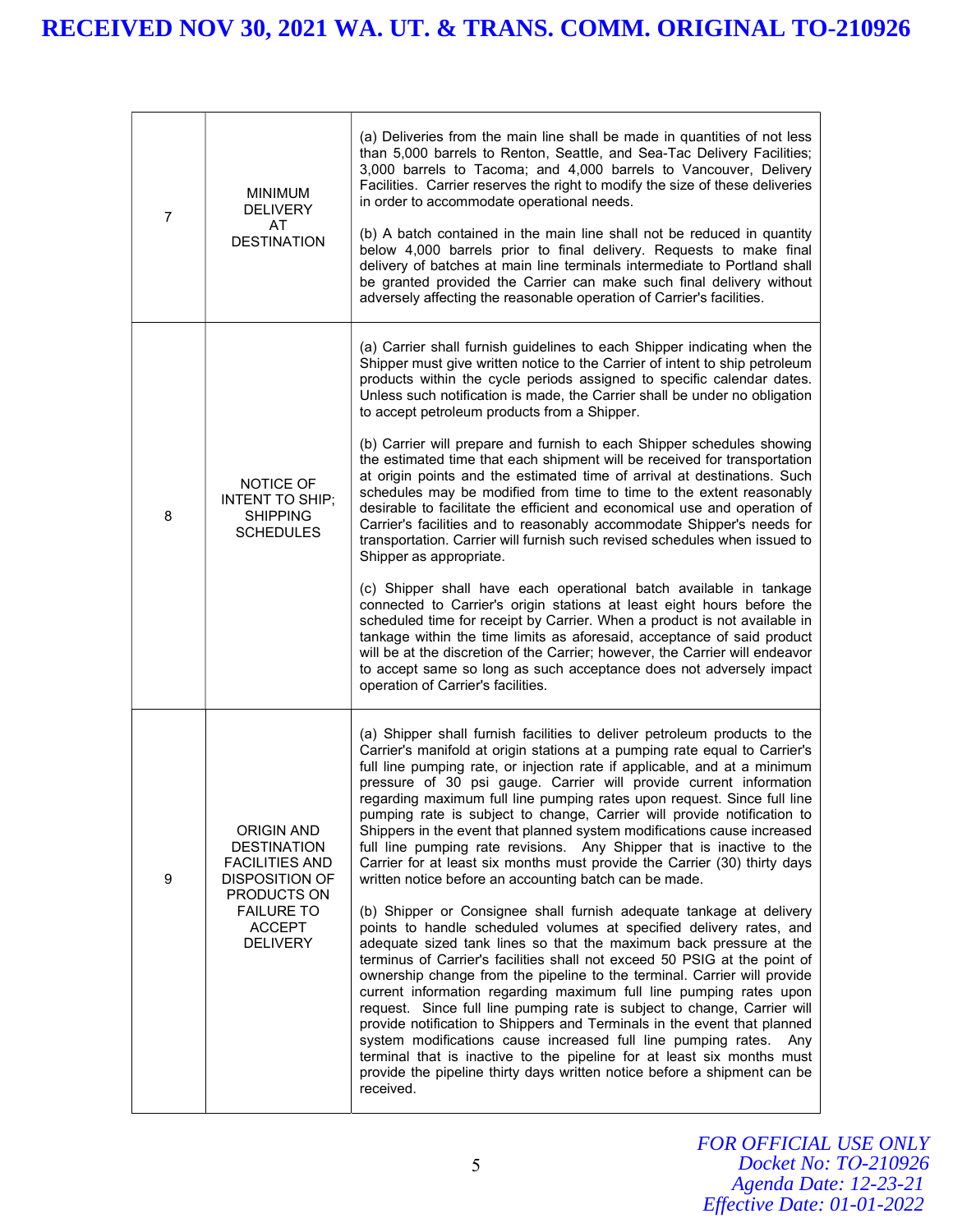|  |    |                                                                                                          | (c) Shipper's facilities at terminus shall permit tank changes by Shipper<br>without interfering with operation of pipeline.                                                                                                                                                                                                                                                                                                                                                                                                                                                                                                                                                                                                                                                                                                                                                                             |
|--|----|----------------------------------------------------------------------------------------------------------|----------------------------------------------------------------------------------------------------------------------------------------------------------------------------------------------------------------------------------------------------------------------------------------------------------------------------------------------------------------------------------------------------------------------------------------------------------------------------------------------------------------------------------------------------------------------------------------------------------------------------------------------------------------------------------------------------------------------------------------------------------------------------------------------------------------------------------------------------------------------------------------------------------|
|  |    | <b>ORIGIN AND</b><br><b>DESTINATION</b><br><b>FACILITIES AND</b>                                         | (d) No duty to transport will arise until evidence has been furnished<br>satisfactory to the Carrier that Shipper has provided necessary facilities<br>to which Carrier is connected capable of receiving such shipments<br>without delay at pressures and at pumping rates required by Carrier, and<br>has made necessary arrangements for accepting delivery of shipments<br>promptly on arrival at destination.                                                                                                                                                                                                                                                                                                                                                                                                                                                                                       |
|  | 9  | <b>DISPOSITION OF</b><br>PRODUCTS ON<br><b>FAILURE TO</b><br><b>ACCEPT</b><br><b>DELIVERY</b><br>(Cont.) | (e) In the event Carrier has accepted petroleum products for<br>transportation in reliance upon Shipper's representations as to<br>acceptance at destination, and there is failure to take such petroleum<br>products at destination as provided in paragraph (d) hereof, then and in<br>such event Carrier shall have the right, to divert, reconsign, or make<br>whatever arrangements for disposition of the petroleum products it<br>deems appropriate to clear its pipeline, including the right to sell the<br>petroleum products at private sale for the best price obtainable. The<br>Carrier may be a purchaser at such sale. Out of the proceeds of said<br>sale, Carrier may pay itself all transportation charges and other<br>necessary expenses for caring for and maintaining the petroleum<br>products and the balance shall be held for whomsoever may be lawfully<br>entitled thereto. |
|  | 10 | <b>DIVERSION OR</b><br><b>RECONSIGNMENT</b>                                                              | Diversion, additions or deletions, and reconsigment of batches may be<br>made subject to the rates, rules, and regulations applicable from point of<br>origin to point of final destination, and made in accordance with Carrier's<br>Specification Manual [W] (www.olympicpipeline.com) (www.olympic-<br>pipeline.com) upon condition that no out-of-line or back-haul movement<br>will be made.                                                                                                                                                                                                                                                                                                                                                                                                                                                                                                        |
|  |    |                                                                                                          | (a) It is inherent in the operation of a products pipeline that a<br>commingled interface will occur between shipments of different products.<br>Carrier will make reasonable effort to hold such commingled interfaces to<br>a minimum.                                                                                                                                                                                                                                                                                                                                                                                                                                                                                                                                                                                                                                                                 |
|  | 11 | <b>DELIVERY</b><br><b>ADJUSTMENTS</b>                                                                    | Interfaces will be disposed of in the following manner:<br>(1) Compatible Interfaces. The interface occurring between products<br>having similar basic physical characteristics (compatible interface) shall<br>be divided equally between the shipments which precede and follow the<br>interface. Carrier shall determine compatibility of interfaces. Carrier may<br>divide the interface in unequal amounts in order to accommodate<br>delivery or quality concerns.                                                                                                                                                                                                                                                                                                                                                                                                                                 |
|  |    |                                                                                                          | (2) Incompatible Interfaces. The interface occurring between products<br>having dissimilar basic physical characteristics, which cannot readily be<br>absorbed into the shipments immediately preceding and following the<br>interface (incompatible interface) shall be delivered into pipeline utility<br>tanks located at various main line stations when there is sufficient tank<br>space available. When the Carrier is not able to deliver the interface to<br>the utility tanks, the interface will be delivered to the customers terminal.<br>Interface material so accumulated shall be injected into any Shipper's<br>regular unleaded gasoline stream at a variable percentage by volume,<br>Carrier's transmix oversight program ensures regulatory compliance of<br>the product subsequent to transmix blending. The injection amount is                                                   |
|  |    |                                                                                                          | subject to change given regulatory requirements.<br>In the event of<br>regulatory changes which prohibit the Carrier from injecting transmix, the<br>Carrier may require Shipper to accept the interface or transmix and<br>reserves the right to allocate the costs associated with managing and                                                                                                                                                                                                                                                                                                                                                                                                                                                                                                                                                                                                        |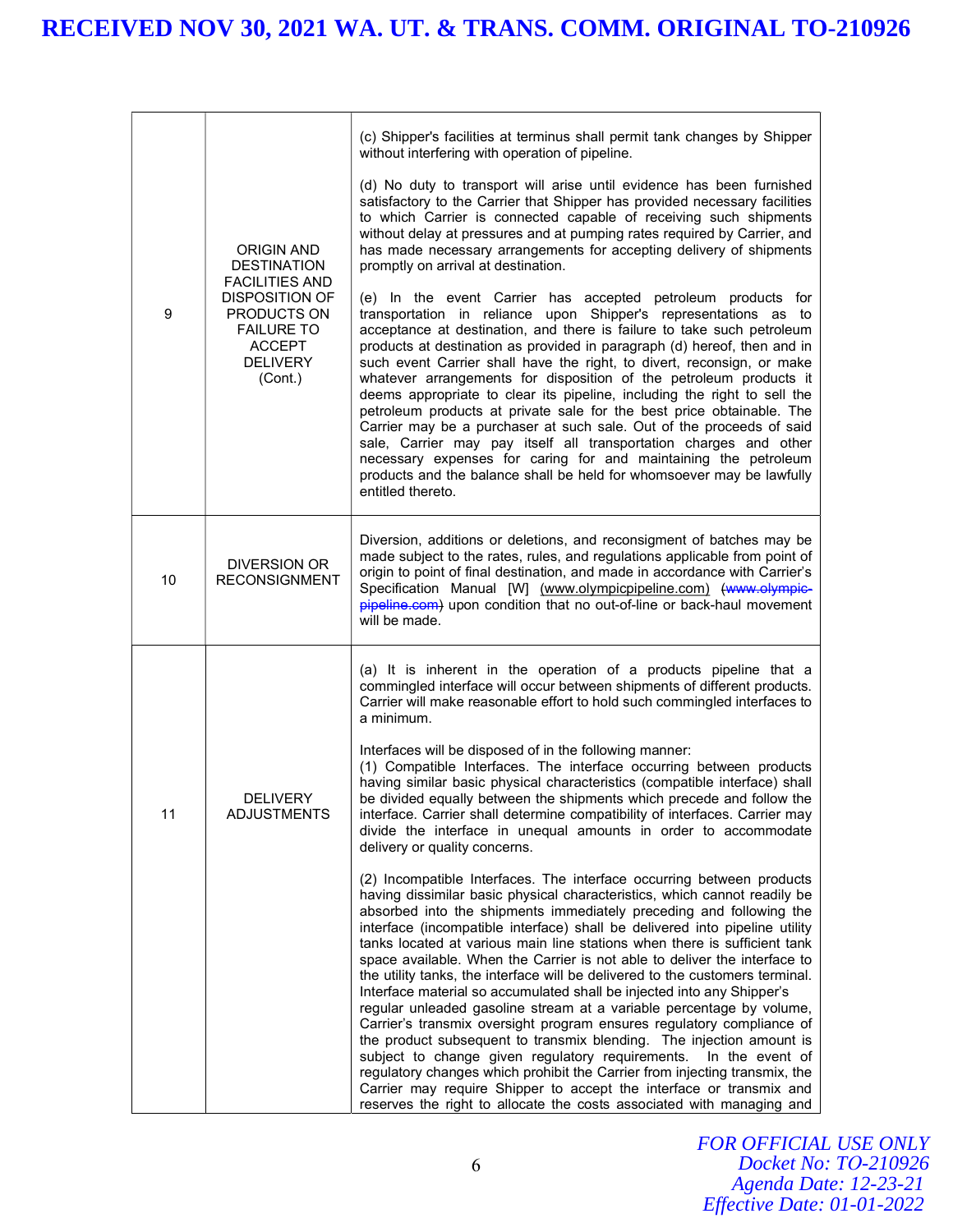|    |                                                  | disposing of the transmix among Shippers.                                                                                                                                                                                                                                                                                                                                                                                                                                                                                                                                                                                                                                                                                                                                                                                                                                                                                                                                                                                                                                                                                                                                                                                                                                                                                                                                                                                                                                                                                                                                                                                                                                                                                                                                                                                                                                                                                                                                                                                                                                                                                                                                                                                                                                                                                                           |
|----|--------------------------------------------------|-----------------------------------------------------------------------------------------------------------------------------------------------------------------------------------------------------------------------------------------------------------------------------------------------------------------------------------------------------------------------------------------------------------------------------------------------------------------------------------------------------------------------------------------------------------------------------------------------------------------------------------------------------------------------------------------------------------------------------------------------------------------------------------------------------------------------------------------------------------------------------------------------------------------------------------------------------------------------------------------------------------------------------------------------------------------------------------------------------------------------------------------------------------------------------------------------------------------------------------------------------------------------------------------------------------------------------------------------------------------------------------------------------------------------------------------------------------------------------------------------------------------------------------------------------------------------------------------------------------------------------------------------------------------------------------------------------------------------------------------------------------------------------------------------------------------------------------------------------------------------------------------------------------------------------------------------------------------------------------------------------------------------------------------------------------------------------------------------------------------------------------------------------------------------------------------------------------------------------------------------------------------------------------------------------------------------------------------------------|
| 11 | <b>DELIVERY</b><br><b>ADJUSTMENTS</b><br>(Cont.) | (3) When a Shipper ships a product which can neither be blended nor<br>can absorb a blend of at least 5 percent of other conventional gasolines<br>or distillates, that Shipper shall be required to accept delivery of the<br>additional interface. If the Shipper cannot accept delivery of interface<br>with the accounting batch, then the Shipper must provide space in an<br>interface tank for the interface.<br>The provisions of Rule 7 with reference to minimum delivery at<br>destination will not apply to deliveries of product interfaces as provided in<br>this item.                                                                                                                                                                                                                                                                                                                                                                                                                                                                                                                                                                                                                                                                                                                                                                                                                                                                                                                                                                                                                                                                                                                                                                                                                                                                                                                                                                                                                                                                                                                                                                                                                                                                                                                                                               |
| 12 | <b>TERMINAL</b><br><b>AND</b><br>PRIVILEGE RULES | Accounting Batches transported under this tariff are entitled to such<br>privileges and subject to such charges as are or shall be published by<br>Carrier and as are lawfully in effect on date of shipment and lawfully on<br>file with the Federal Energy Regulatory Commission, providing for<br>reconsignment, storage, transit privileges, or any other privileges,<br>charges or rules which in any way increase or decrease the amounts to<br>be paid on any Accounting Batches transported under this tariff, or which<br>increase or decrease the value of the service to the Shipper.                                                                                                                                                                                                                                                                                                                                                                                                                                                                                                                                                                                                                                                                                                                                                                                                                                                                                                                                                                                                                                                                                                                                                                                                                                                                                                                                                                                                                                                                                                                                                                                                                                                                                                                                                    |
| 13 | <b>TRANSPORTATION</b><br><b>CHARGES</b>          | (a) Transportation charges will be computed and collected at the rates<br>provided herein, on the basis of the number of barrels of petroleum<br>products delivered at destination, after volume corrections as provided<br>for in Rule 4.<br>(b) Shipper shall be responsible for payment of transportation and all<br>other charges applicable to the Accounting Batch, and at the discretion<br>of Carrier, may be required to prepay such charges or furnish guaranty<br>of payment satisfactory to Carrier. Petroleum products accepted for<br>transportation shall be subject to the rates in effect on the date of receipt<br>by Carrier. Carrier will have a lien on all petroleum products accepted<br>for transportation to secure the payment of all charges, including<br>demurrage charges, and may refuse to make delivery of the petroleum<br>products until all charges have been paid. If said charges, or any part<br>thereof, shall remain unpaid for five days, as computed from the first<br>seven o'clock a.m. after written notice is mailed to Shipper of Carrier's<br>intention to enforce its lien as herein provided, Carrier shall have the<br>right through an agent to sell said petroleum products at public auction<br>for cash, between the hours of ten o'clock a.m. and four o'clock p.m. on<br>any day not a weekend or legal holiday, and not less than twenty-four<br>hours after notice of the time and place of such sale and the quantity,<br>general description, and location of the petroleum products to be sold<br>has been published in a daily newspaper of general circulation published<br>in the town or city where the sale is to be held, and sent by overnight<br>mail (or other comparable means) to Shipper. Carrier may be a bidder<br>and purchaser at such sale. Out of the proceeds of said sale, Carrier<br>shall pay itself for all transportation, demurrage, and other lawful<br>charges, expenses of notice, advertisement, sale and other necessary<br>expenses, and expenses of caring for and maintaining the petroleum<br>products, and the balance shall be held for whomsoever may be lawfully<br>entitled thereto; if the proceeds of said sale do not cover all expenses<br>incurred by Carrier, the Shipper and/or consignee are liable to Carrier for<br>any deficiency. |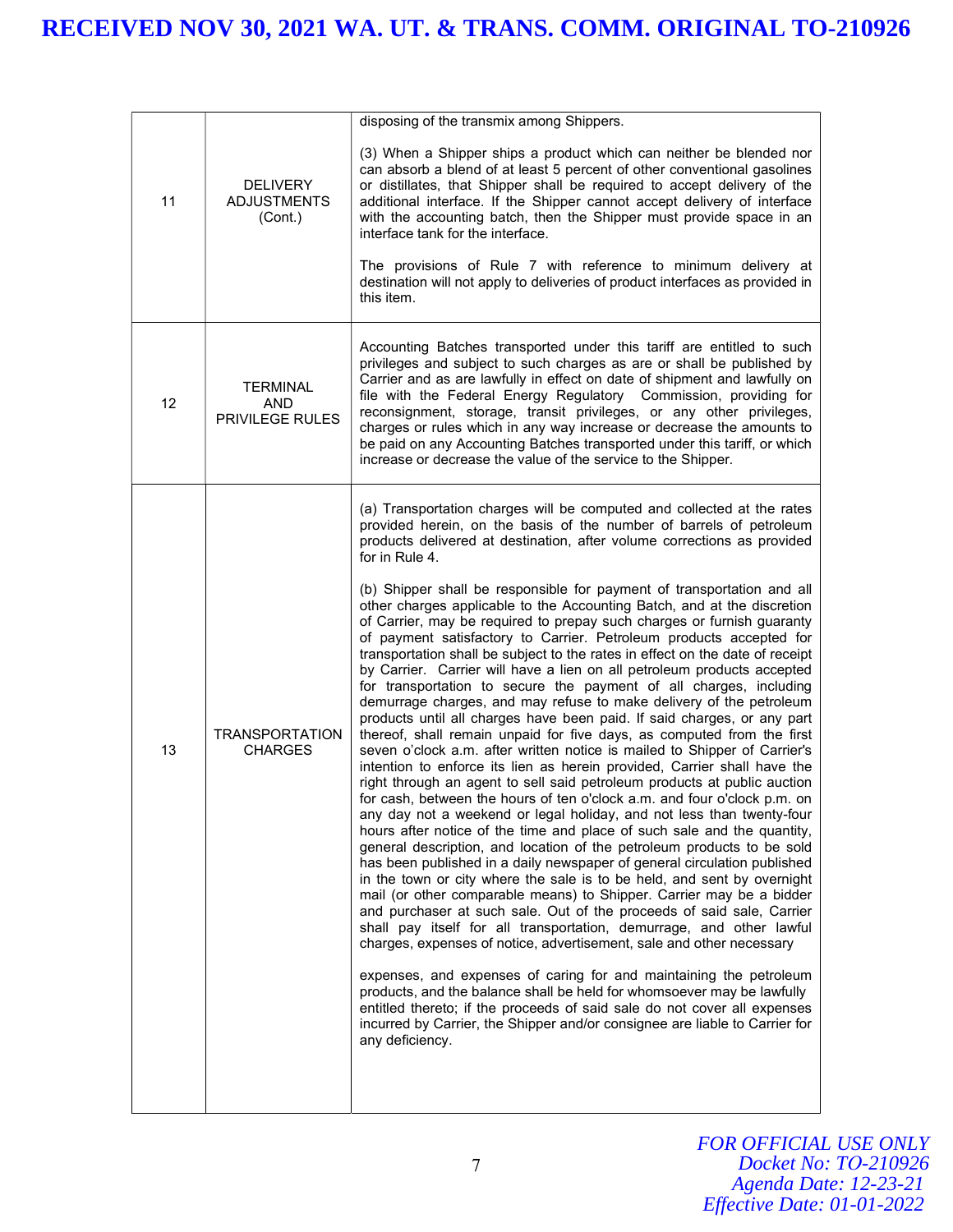| 13 | <b>TRANSPORTATION</b><br><b>CHARGES</b><br>(Cont.)           | (c) Carrier will generate transportation invoices two times per month.<br>The invoice periods will be the 1 <sup>st</sup> through the 15 <sup>th</sup> and the 16 <sup>th</sup> through<br>the last day of the month. Carrier's invoices will be sent to the Shipper of<br>record and are DUE and PAYABLE UPON RECEIPT. Invoices that are<br>not paid within 15 days from the date of the invoice will bear interest from<br>the last day of the invoice period at the monthly rate of one percent (1%).                                                                                                                                                                                                                                                                                                                                           |
|----|--------------------------------------------------------------|----------------------------------------------------------------------------------------------------------------------------------------------------------------------------------------------------------------------------------------------------------------------------------------------------------------------------------------------------------------------------------------------------------------------------------------------------------------------------------------------------------------------------------------------------------------------------------------------------------------------------------------------------------------------------------------------------------------------------------------------------------------------------------------------------------------------------------------------------|
|    |                                                              | (a) The Carrier, while in possession of any petroleum products, will not<br>be liable for any loss thereof, or damage thereto, or delay, caused by an<br>act of God, the public enemy, quarantine, the authority of law, or of<br>public authority, strikes, riots, insurrection, inherent nature of the goods,<br>or the act or default of the Shipper or Consignee.                                                                                                                                                                                                                                                                                                                                                                                                                                                                              |
| 14 | <b>LIABILITY</b><br>OF<br><b>CARRIER</b>                     | (b) Any losses of petroleum products will be charged proportionately to<br>each Shipper in the ratio that his petroleum products, or portion thereof,<br>received and undelivered at the time the loss occurs, bears to the total of<br>petroleum products then in the custody of the Carrier for transportation<br>via the lines or other facilities in which the loss occurs; and the Carrier<br>will be obligated to deliver only that portion of such petroleum products<br>remaining after deducting Shipper's proportion of such loss determined<br>as aforesaid. Transportation charges will be assessed only on the<br>quantity delivered.                                                                                                                                                                                                 |
|    |                                                              | (c) Carrier will not be liable for discoloration, commingling,<br>contamination, or deterioration of petroleum products resulting from the<br>normal operation of a products pipe line system in batching various kinds<br>of products, and the products so commingled or contaminated will be<br>equitably apportioned among and delivered to the Shippers participating<br>in the products cycle or cycles in which the commingling or<br>contamination occurs.                                                                                                                                                                                                                                                                                                                                                                                  |
| 15 | <b>TITLE</b>                                                 | An offer of petroleum products for an Accounting Batch shall be deemed<br>a warranty of title by the party offering, but acceptance shall not be<br>deemed a representation by the Carrier as to title. The Carrier may, in<br>the absence of adequate security, decline to receive any petroleum<br>products which are in litigation, or as to which a dispute over title may<br>exist, or which is encumbered by any lien.                                                                                                                                                                                                                                                                                                                                                                                                                       |
| 16 | RESERVED FOR<br><b>FUTURE USE</b>                            | This item has been intentionally left blank.                                                                                                                                                                                                                                                                                                                                                                                                                                                                                                                                                                                                                                                                                                                                                                                                       |
| 17 | <b>TIME LIMITATION</b><br><b>ON CLAIMS</b>                   | As a condition precedent to recovery for loss, damage, or delay to<br>shipments, claims must be filed in writing with the Carrier within nine<br>months and one day after delivery of the product, or in case of failure to<br>make delivery, then within nine months and one day after reasonable<br>time for delivery, based on Carrier's normal operations, has elapsed; and<br>suits shall be instituted against the Carrier only within two years and one<br>day from the day when notice in writing is given by the Carrier to the<br>claimant that the Carrier has disallowed the claim or any part or parts<br>thereof specified in the notice. Where claims are not filed or suits are not<br>instituted thereon in accordance with the foregoing provisions, Carrier<br>hereunder shall not be liable, and such claims will not be paid. |
| 18 | <b>PRORATION</b><br>OF<br><b>PIPELINE</b><br><b>CAPACITY</b> | When the total volume offered for shipment in accordance with Rule 8 is<br>greater than that which can be transported with the period covered by<br>such offers, petroleum products offered by each Shipper for<br>transportation will be transported in such quantities and at such times to<br>the limit of Carrier's capacity according to the then current proration                                                                                                                                                                                                                                                                                                                                                                                                                                                                           |